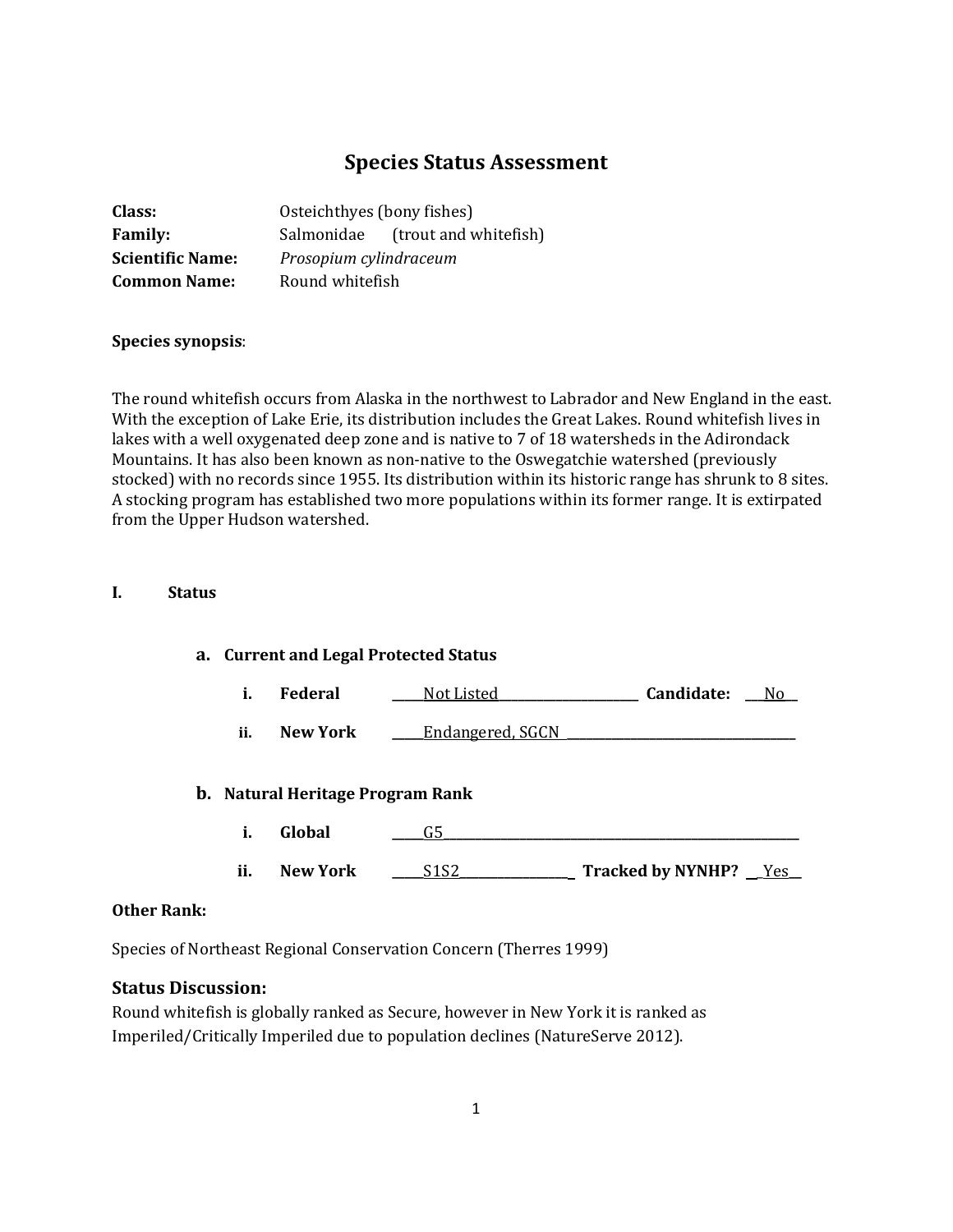### **II. Abundance and Distribution Trends**

- **a. North America**
	- **i. Abundance \_\_\_\_\_ declining \_\_\_\_\_increasing \_\_X\_\_\_ stable \_\_\_\_\_unknown ii. Distribution: \_\_\_\_\_ declining \_\_\_\_\_increasing \_\_\_X\_\_ stable \_\_\_\_\_unknown**

**Time frame considered: \_\_\_\_**Based on global rank (NatureServe 2012)**\_\_**

# **b. Regional**

**i. Abundance**

| ____ declining ______ increasing                                           | stable | unknown |
|----------------------------------------------------------------------------|--------|---------|
| ii. Distribution:                                                          |        |         |
| ____ declining _____increasing                                             | stable | unknown |
| <b>Regional Unit Considered:</b> Region 5 - Northeast (Species of Concern) |        |         |
| <b>Time Frame Considered:</b>                                              |        |         |

**c. Adjacent States and Provinces**

| <b>CONNECTICUT</b>             | Not Present | No data                    |
|--------------------------------|-------------|----------------------------|
| <i>i.</i> Abundance            |             |                            |
| ii. Distribution:              |             |                            |
| ____ declining _____increasing |             | ______stable ______unknown |
|                                |             |                            |
| Listing Status: Not Listed     |             | SGCN? No                   |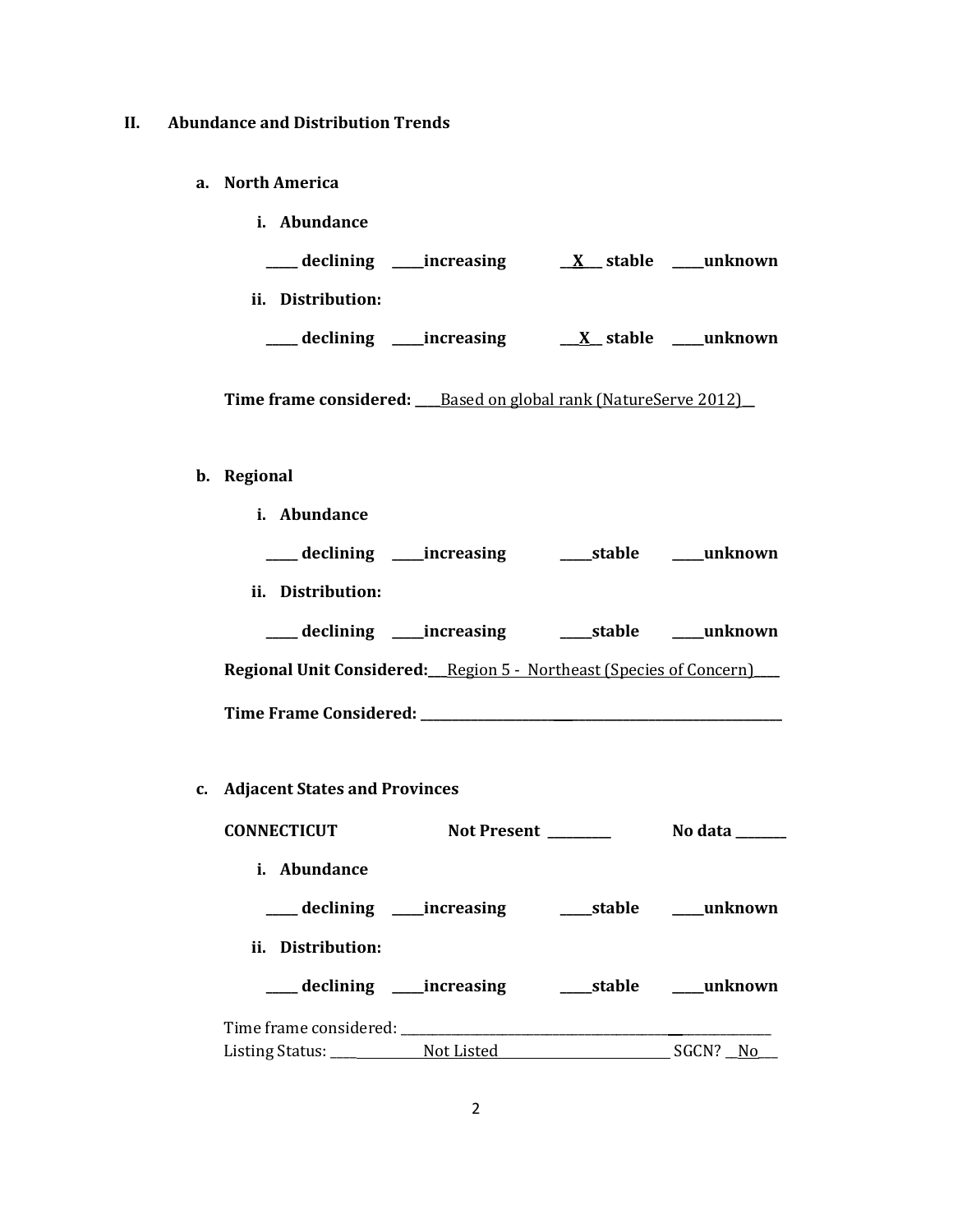| <b>MASSACHUSETTS</b>                                     | Not Present $X_{-}$      | No data $\_\_\_\_\_\_\_\_\_\_\_\_\$ |
|----------------------------------------------------------|--------------------------|-------------------------------------|
| <b>NEW JERSEY</b>                                        | Not Present $\mathbf{X}$ | No data $\_\_\_\_\_\_\_\_\_\_\_\_\$ |
| <b>PENNSYLVANIA</b>                                      | Not Present $X_{-}$      | No data ______                      |
|                                                          |                          |                                     |
| <b>ONTARIO</b>                                           | Not Present _______      | No data ______                      |
| i. Abundance                                             |                          |                                     |
|                                                          |                          |                                     |
| ii. Distribution:                                        |                          |                                     |
|                                                          |                          |                                     |
|                                                          |                          |                                     |
| Listing Status: Not Listed Not Listed                    |                          |                                     |
| <b>QUEBEC</b>                                            |                          |                                     |
| i. Abundance                                             |                          |                                     |
|                                                          |                          |                                     |
| ii. Distribution:                                        |                          |                                     |
|                                                          |                          |                                     |
|                                                          |                          |                                     |
|                                                          |                          |                                     |
| <b>VERMONT</b>                                           |                          |                                     |
| i. Abundance                                             |                          |                                     |
|                                                          |                          |                                     |
| ii. Distribution:                                        |                          |                                     |
| ___ declining ____increasing ______stable _____X_unknown |                          |                                     |
|                                                          |                          |                                     |
|                                                          |                          |                                     |
|                                                          | 3                        |                                     |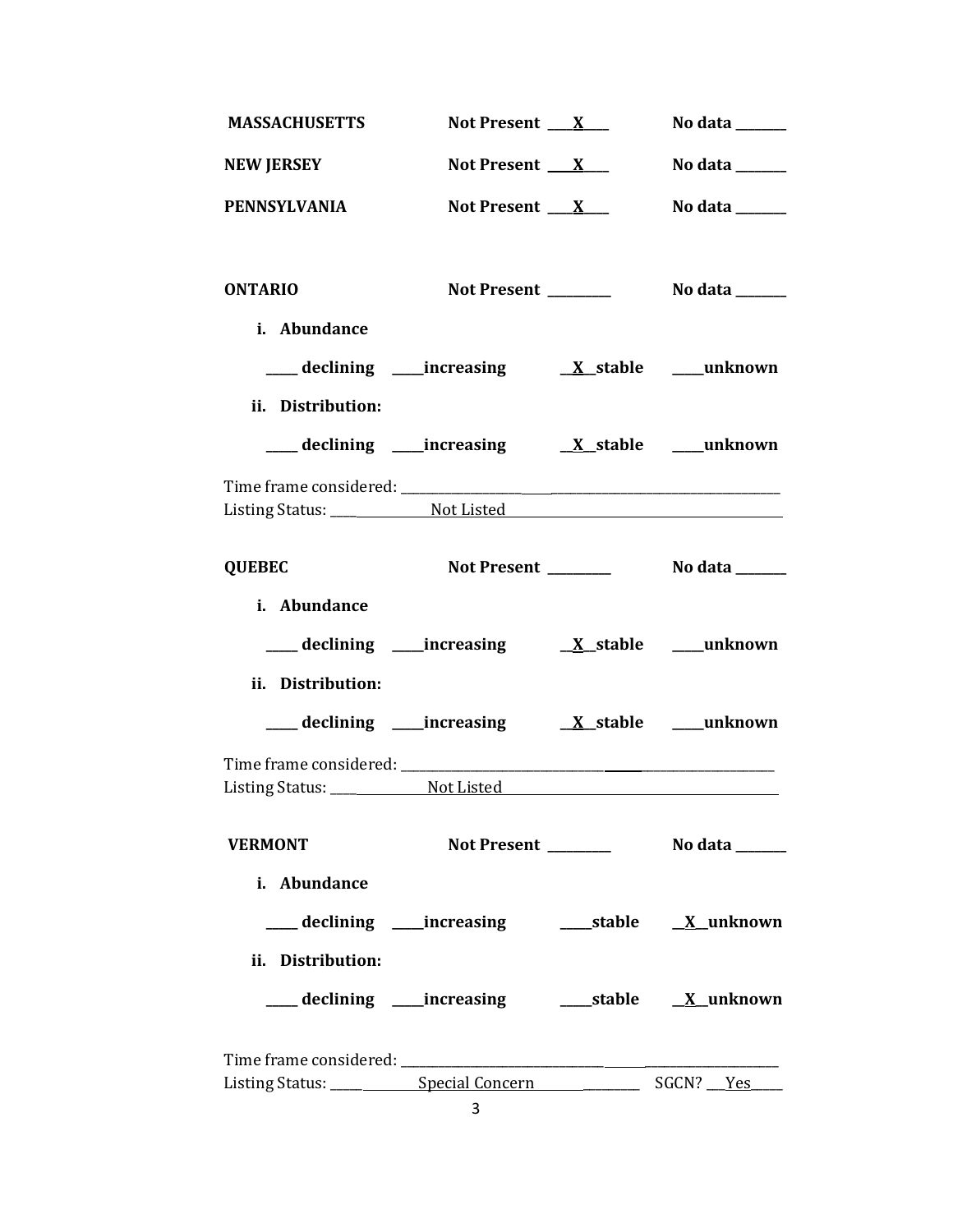| d. NEW YORK                                 |        | No data |
|---------------------------------------------|--------|---------|
| Abundance<br>i.                             |        |         |
| $X$ declining _____ increasing              | stable | unknown |
| ii.<br>Distribution:                        |        |         |
| $\underline{X}$ declining ______ increasing | stable | unknown |

### **Monitoring in New York.**

There are monitoring programs carried out by the Rare Fish Unit, 1998-2012 and a study by Steinhart et al. (2007).

#### **Trends Discussion:**

In North America round whitefish occurs from the Bering Strait east through Alaska and northern Canada to Labrador. It occurs in all the Great Lakes except Erie, and in scattered lakes in the Northeast.

In New York, round whitefish has historically been found in 68 waters (now in 8) and the range has declined to extirpation in one (Upper Hudson) of the 7 watersheds. Two records from another watershed, Oswegatchie, are thought to be from stocking, and neither has records since 1955. There may be a continuing loss of waters they have inhabited in the last 20 years (Hoel Pond may be declining to levels we can no longer detect; they may be extirpated in West (Canada) Lake), but hatchery efforts have added waters where reproduction may occur. The trend of decline causes imminent concern for this species, but the recovery program has established stocked populations that are reproducing in two areas: Evergreen Lake (Carlson and VanMaaren 2011) and Trout Pond.

The distribution of this species among sub-basins (HUC 10) within each watershed has changed also, with records (of populations that were not initiated or supported by hatchery efforts) from fewer units in the recent period. Overall there are records from 28 of the units for all time periods, and from recent times there are 11 units, or a substantial loss of its range. Statewide, the number of records for this species (from wild and hatchery-initiated populations) has been 140 for all time periods, 82 in the last 30 years, and 58 since 1993. (Many of these catches came from egg-take operations and stocking evaluations in 2001-06).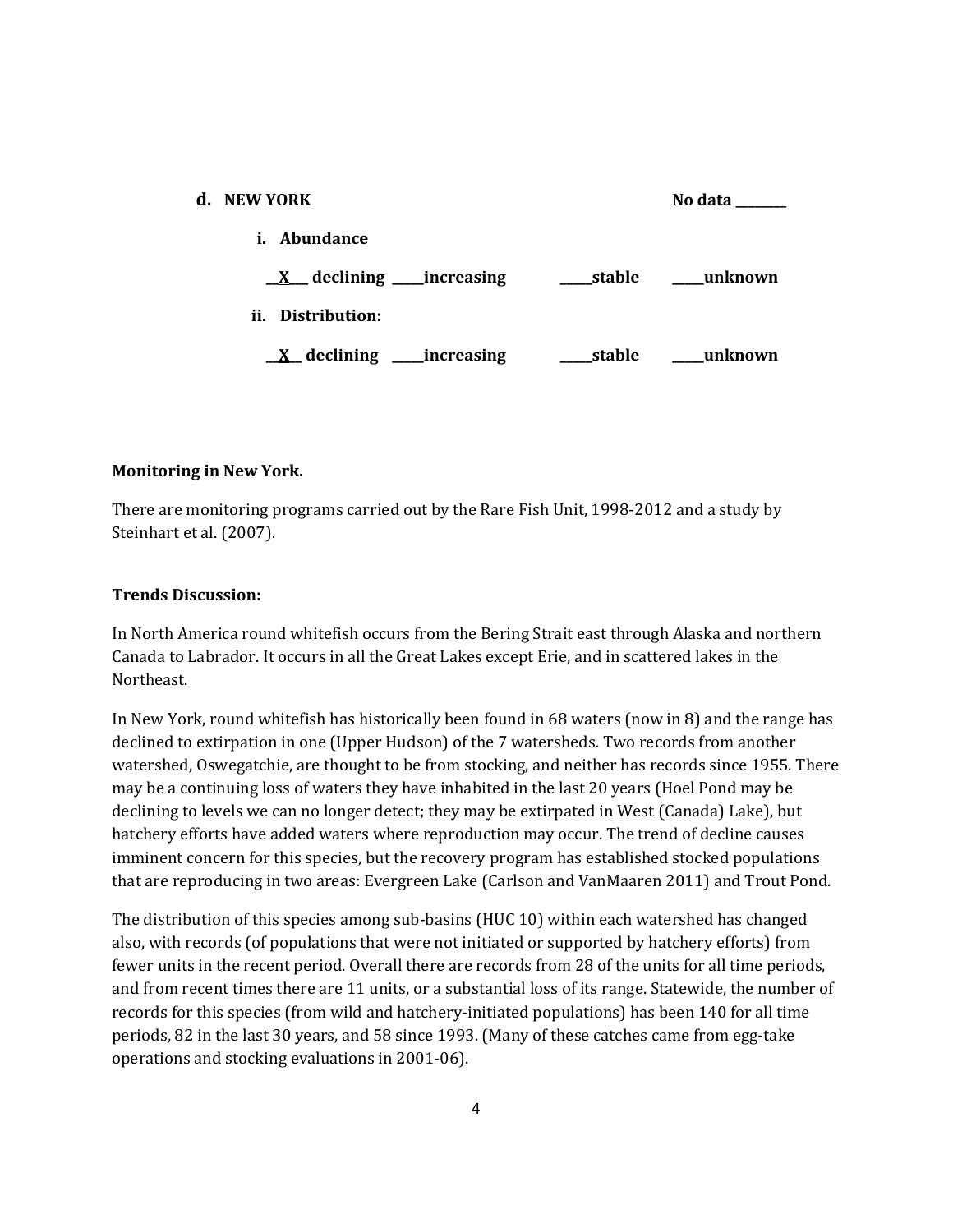

**Figure 1**: Range of round whitefish in North America (Page and Burr 1991, NatureServe 2012).



**Figure 2:** Round whitefish distribution in New York, depicting fish sampled before 1977 and from 1977 to current time, shown with the corresponding HUC-10 units where they were found and the number of records.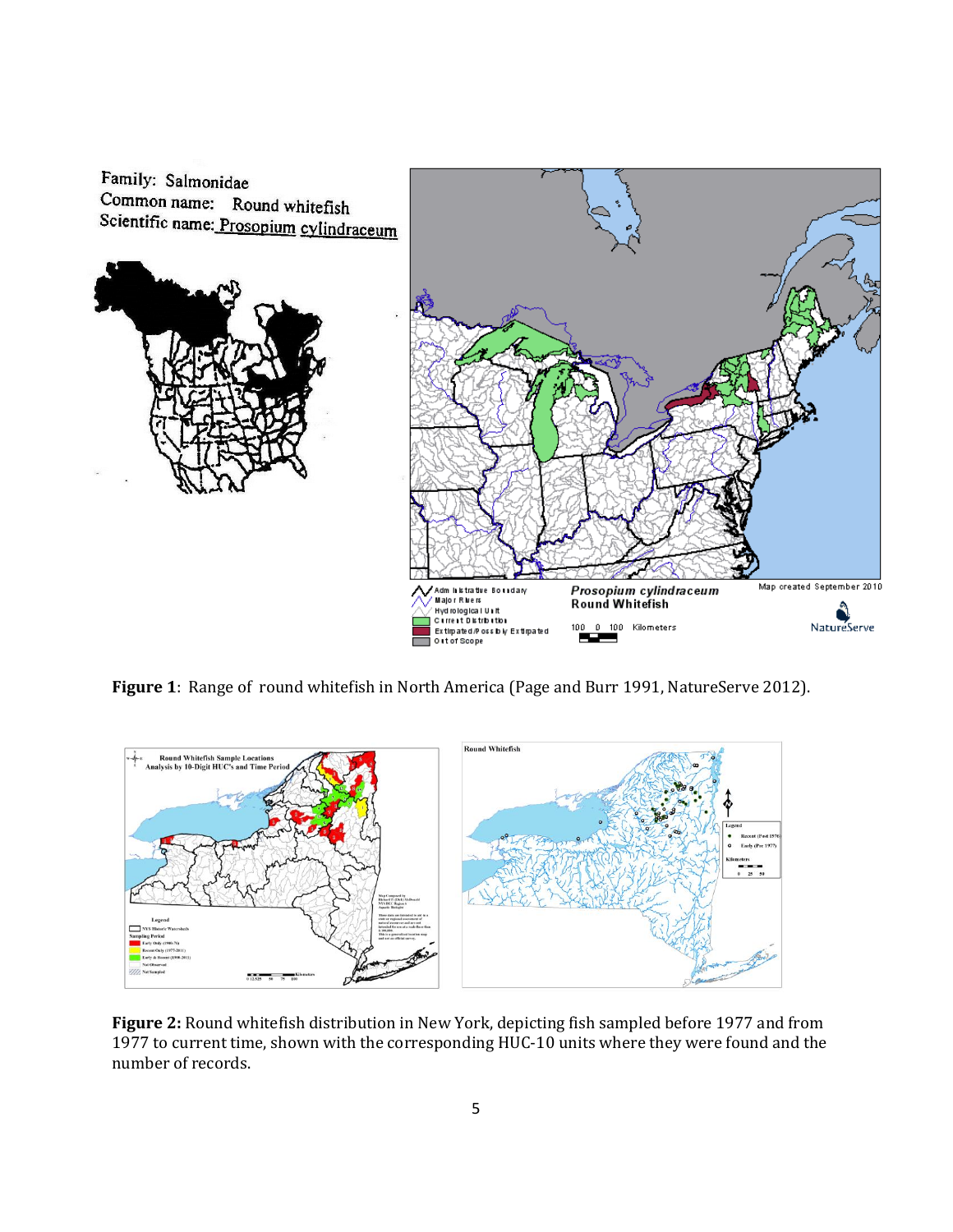| Watershed name      | Total # HUC10 | <b>Early only</b> | Recent only | both | Watershed status |
|---------------------|---------------|-------------------|-------------|------|------------------|
| <b>Black</b>        | b             |                   | O           | 3    |                  |
| Champlain           |               | 3                 | $\theta$    | 2    |                  |
| Mohawk              |               |                   |             |      | loss             |
| Ontario             | 4             | 4                 |             |      | loss             |
| Raquette            | 4             |                   | 0           | າ    |                  |
| St. Law&SLC         |               |                   |             |      |                  |
| <b>Upper Hudson</b> | 4             |                   |             |      |                  |
| sum                 | 28            | 17                | ົາ          | 9    |                  |
| Oswegatchie         |               |                   |             |      | loss             |

**Table 1:** Records of rare fish species in hydrological units (HUC-10) are shown according to their watersheds in early and recent time periods (before and after 1977) to consider loss and gains. Watersheds where they are non-native are marked in grey. Further explanations of details are found in Carlson (2012).

### **III. New York Rarity, if known:**

| <b>Historic</b> | # of Animals | # of Locations | % of State      |
|-----------------|--------------|----------------|-----------------|
| prior to 1977   |              | 68 waters      | 7/18 watersheds |
| prior to 1980   |              |                |                 |
| prior to 1990   |              |                |                 |

### **Details of historic occurrence:**

Round whitefish were found in Lake Ontario, Lake Champlain (1902 and 1929) and in many waters of the Adirondacks in the late 1800s. Several waters received round whitefish from the rearing program between 1879 and 1933, but it appears that there was limited success and little lasting range expansion (George 1981, Steinhart et al. 2007). Surveys and other historic records between 1862 and 1980 identified 68 Adirondack waters that likely contained native populations (Steinhart et al. 2007). Pfeiffer (1979) felt only 14 were sustained. All of those 14 lakes were judged as having low population levels, except for three with moderate levels, West (Canada) Lake, upper and lower Cascade Lakes (Pfeiffer 1979).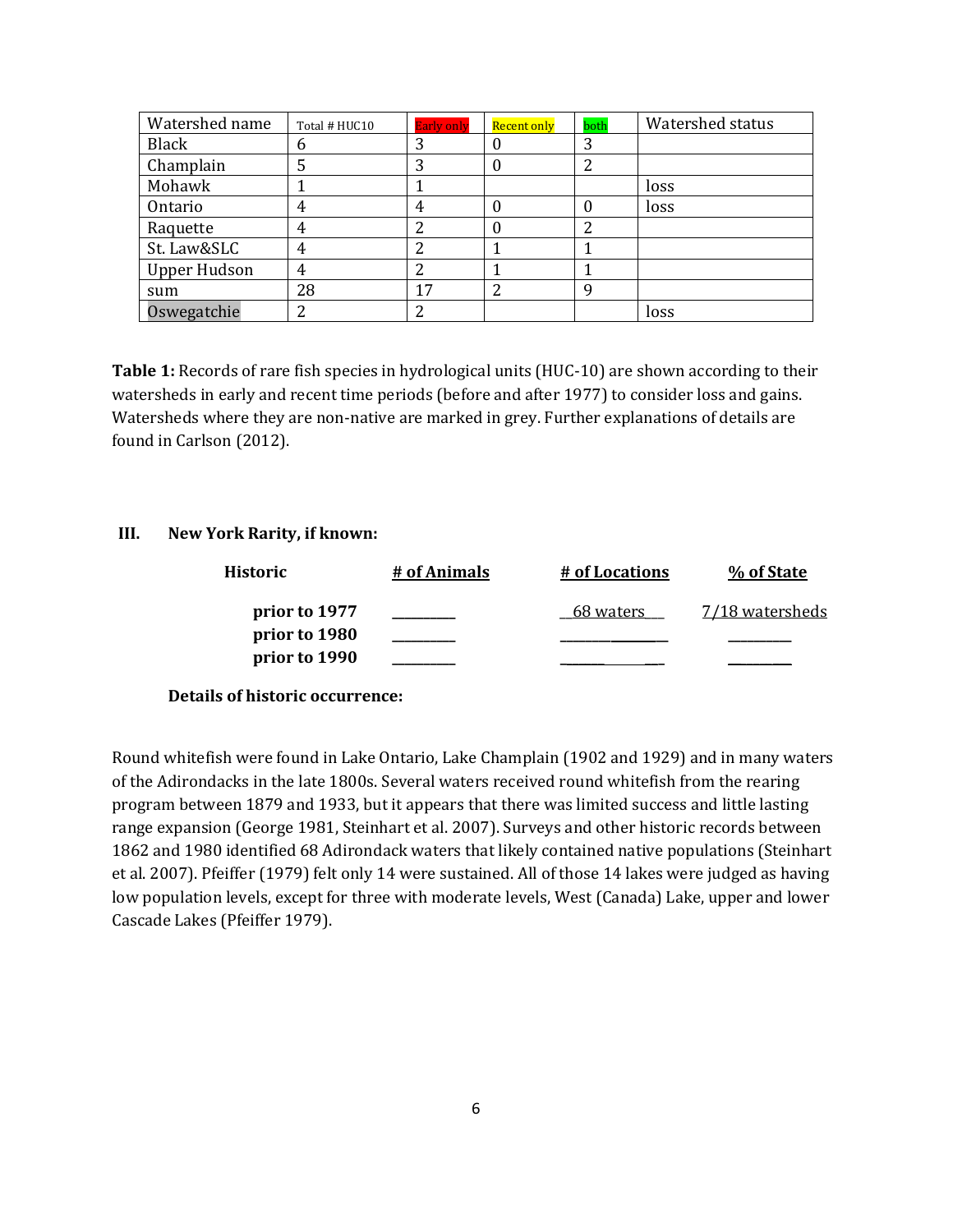| Current      | # of Animals | # of Locations | % of State      |
|--------------|--------------|----------------|-----------------|
| (since 1977) |              | 8 waters       | 5/18 watersheds |

### **Details of current occurrence:**

There is an intact reproducing population of round whitefish currently in Little Moose Lake, Herkimer County (D. Josephson, personal communication).

### **New York's Contribution to Species North American Range:**

| % of NA Range in New York | <b>Classification of New York Range</b> |  |
|---------------------------|-----------------------------------------|--|
| <sub>100</sub> (endemic)  | Core                                    |  |
| $-76-99$                  | <u>X</u> Peripheral                     |  |
| $-51-75$                  | $\underline{X}$ Disjunct                |  |
| 26-50                     | Distance to core population:            |  |
| $1 - 25$                  | 300 mi                                  |  |

### **IV. Primary Habitat or Community Type:**

- **1.** Oligotrophic Dimictic Lake
- **2.** Summer-stratified Monomictic Lake
- **3.** Great Lakes Deepwater Community

### **Habitat or Community Type Trend in New York:**

| Declining ______Stable          | Increasing | X Unknown |  |
|---------------------------------|------------|-----------|--|
| Time frame of decline/increase: |            |           |  |
| <b>Habitat Specialist?</b>      | $X$ Yes    | No        |  |
| <b>Indicator Species?</b>       | X Yes      | No        |  |

### **Habitat Discussion:**

Round whitefish are usually found in deep, cold water lakes. They spawn in late fall in shallow water areas over gravel and boulders. Habitat specifics, vulnerability, and trends through time have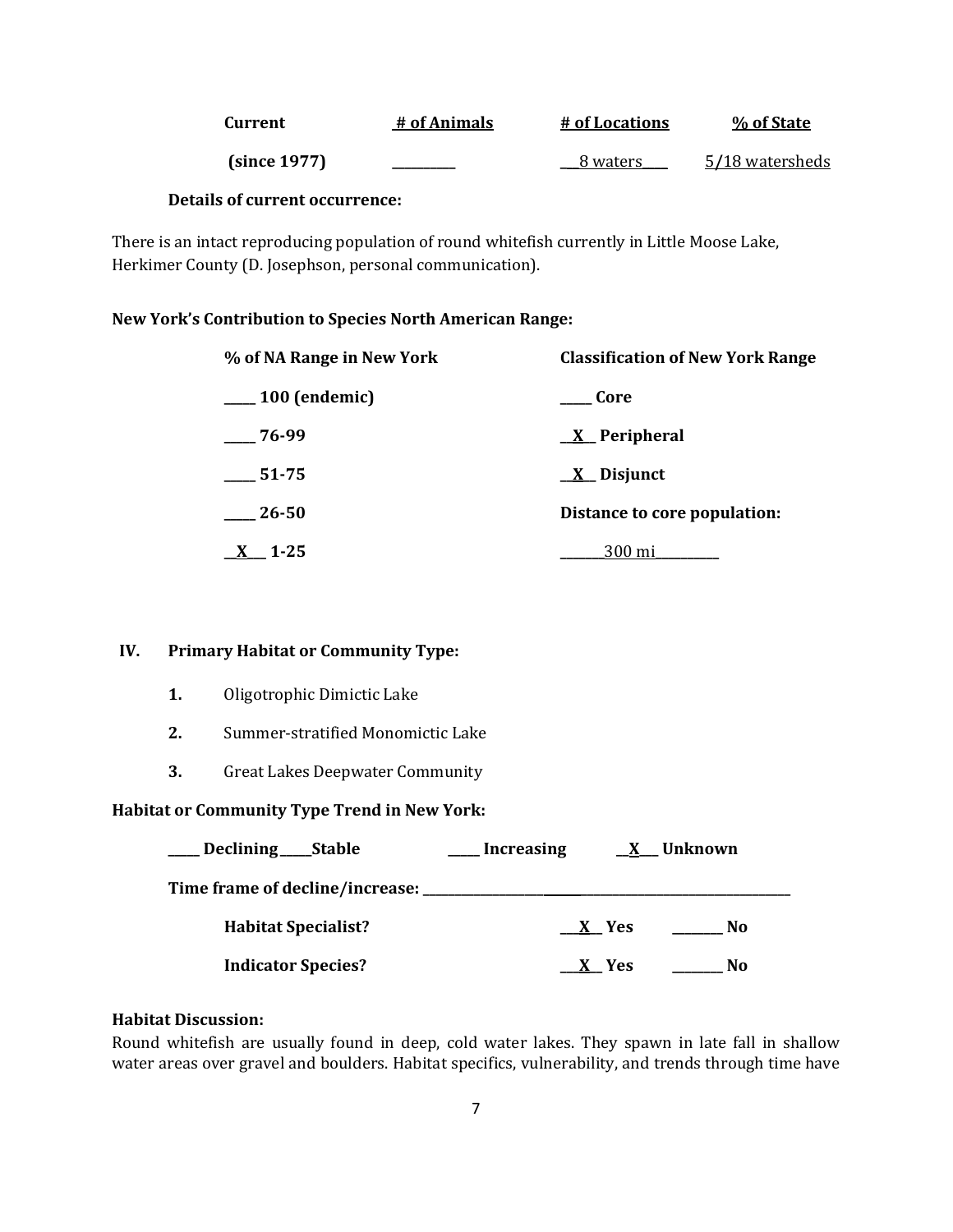not been studied. The habitat trends are unknown aside from invasive species and acidification patterns of lakes in general.

#### **V. New York Species Demographics and Life History**

- **\_\_X\_\_\_ Breeder in New York**
	- **\_\_X\_\_\_ Summer Resident**
	- **\_\_X\_\_\_ Winter Resident**
	- **\_\_\_\_\_ Anadromous**

**\_\_\_\_\_ Non-breeder in New York**

- **\_\_\_\_\_ Summer Resident**
- **\_\_\_\_\_ Winter Resident**
- **\_\_\_\_\_ Catadromous**

**\_\_\_\_\_ Migratory only**

**\_\_\_\_\_Unknown**

#### **Species Demographics and Life History Discussion:**

Round whitefish has an intermediate length life span and may reach 14 years, but adults are more commonly caught at 4-7 years old. Fish reach maturity around four or five years and females can produce about 20,000 eggs (Normandeau 1969). They spawn in the fall (Werner 2004).

### **VI. Threats:**

This species has diminished from, and may be vulnerable to several factors including competition and predation from introduced fish species (yellow perch, smallmouth bass, rainbow smelt, and lake whitefish) (Steinhart et al. 2007). Additional factors of decline could be lake acidification and siltation. Overfishing is probably not a threat to their survival, even though some angling was reported by Pfeiffer (1979).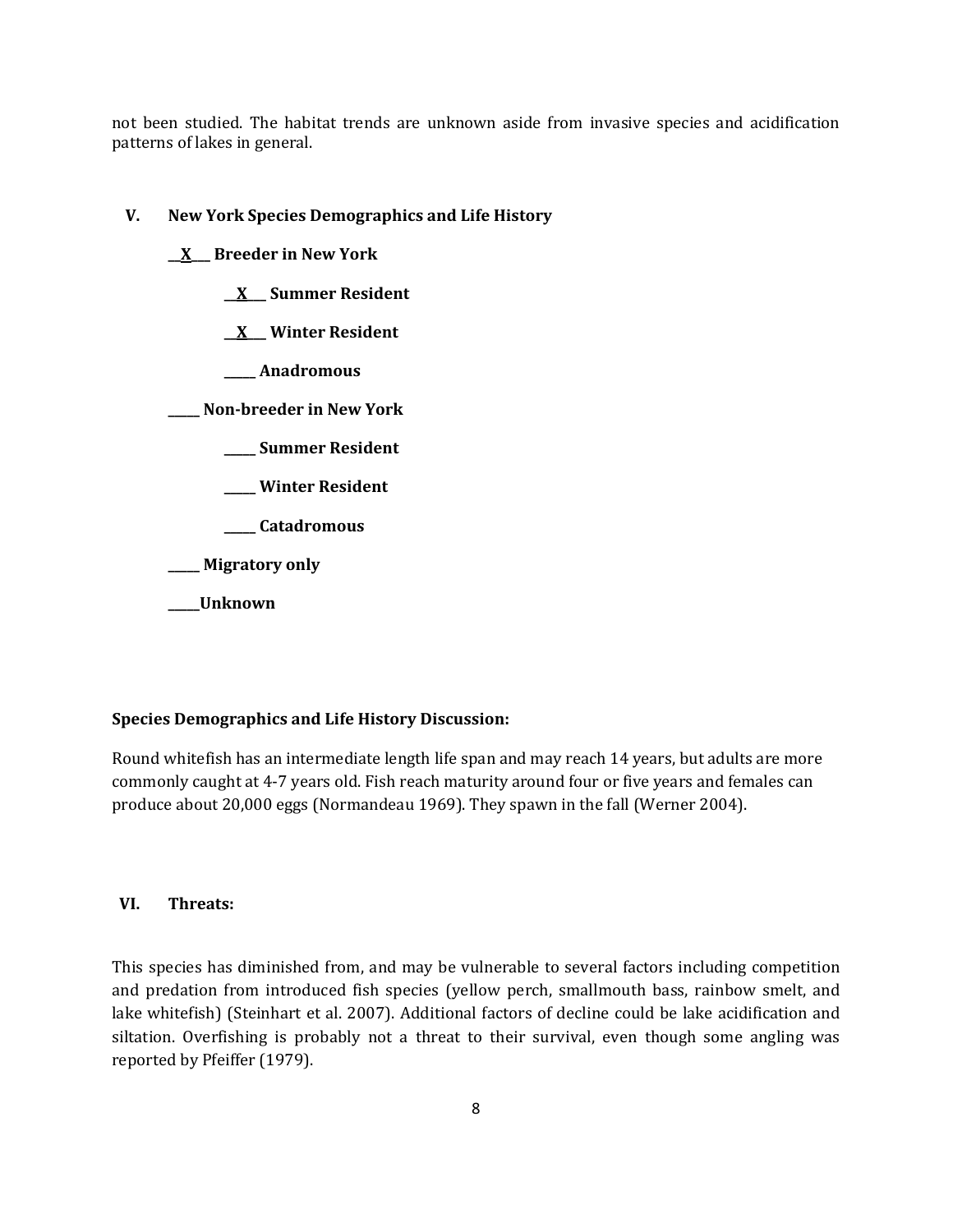Round whitefish was classified as "extremely vulnerable" to predicted climate change in an assessment of vulnerability conducted by the New York Natural Heritage Program (Schlesinger et al. 2011).

# **Are there regulatory mechanisms that protect the species or its habitat in New York?**



The round whitefish is listed as an endangered species in New York and is protected by Environmental Conservation Law (ECL) section 11-0535 and the New York Code of Rules and Regulations (6 NYCRR Part 182). A permit is required for any proposed project that may result in a take of a species listed as Threatened or Endangered, including, but not limited to, actions that may kill or harm individual animals or result in the adverse modification, degradation or destruction of habitat occupied by the listed species.

The Protection of Waters Program provides protection for rivers, streams, lakes, and ponds under Article 15 of the NYS Conservation Law.

## **Describe knowledge of management/conservation actions that are needed for recovery/conservation, or to eliminate, minimize, or compensate for the identified threats:**

Twelve new waters have been stocked; two now have natural recruitment: Evergreen Lake (near Stillwater Res. or town of Webb, Herkimer County) and Trout Pond (near Whitney estate or in Town of Sabattis, St. Lawrence County). The table below shows stocking numbers by water body.

| <b>WATER</b>               | <b>YEAR &amp; NO. STOCKED</b>    |
|----------------------------|----------------------------------|
| Trout $(167 \text{ acre})$ | 2000 (6,250), 2001 (1,200)       |
| Little Trout (49 acre)     | 2000 (3,750)                     |
| Buck (19 acre)             | 2001 (1,600), 2002 (1,600)       |
| Deer (70 acre)             | adults in 1999, 2001 (1,600)     |
| Evergreen (45 acre)        | 2000 (7,500), 2002 (2,000)       |
| L. Green (28 acres)        | 2004 (2,000), 2005 (1,600), 2012 |
|                            | (300)                            |
| Rock Pond (56 acres)       | 2005 (1,000), 2006 (1,300)       |
| Eighth Lake (122 acres)    | 2005 (1,000)                     |
| Bug Lake (78 acres)        | 2006 (1,700), 2008 (1,200)       |
| Eagle Nest (12 acres)      | 2008 (600)                       |
| Chapel Pond (19 acres)     | 2009 (610), 2010 (600)           |
| Lower Cascade (22 acres)   | 2002 (2,330)                     |
| Darning Needle (28 acres)  | 2012 (1,000)                     |
| Ledge (42 acres)           | 2012 (1,000)                     |

### **Table 1. Waters stocked with round whitefish**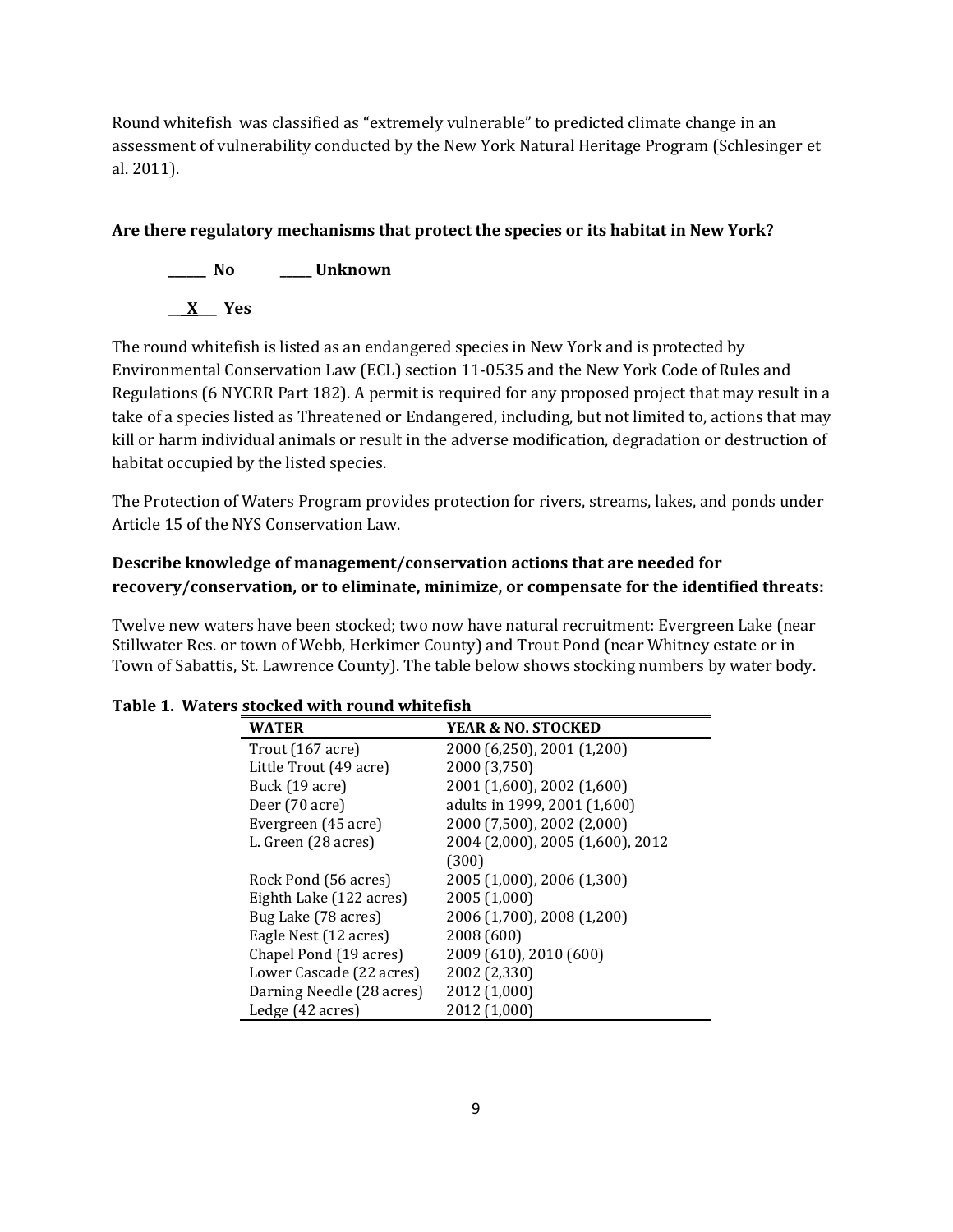Conservation actions following IUCN taxonomy are categorized in the table below.

| <b>Conservation Actions</b> |                                      |
|-----------------------------|--------------------------------------|
| <b>Action Category</b>      | <b>Action</b>                        |
| Land/Water Protection       | Resource/Habitat Protection          |
| Land/Water Management       | Habitat/Natural Process Restoration  |
| Land/Water Management       | Invasive/Problematic Species Control |
| Species Management          | Species Reintroduction               |

The Comprehensive Wildlife Conservation Strategy (NYSDEC 2005) includes recommendations for the following actions for the round whitefish.

#### **Population Monitoring:**

---- Studies are being conducted to determine the causes of population declines and losses within the Adirondack region, especially the impact of acid rain and invasive species.

### **Relocation/Reintroduction:**

---- Establish populations.

### **VII. References**

- Anon. 1895. Waters of New York State containing Adirondack frostfish pp 221. in Comm. Fish. of the State of New York for 1894. Albany.
- Anon. 1897. The whitefish pp 119-131 in Manual of fish culture. US Fish Comm. Rept for 1897.
- Armstrong, J.W., C.R. Liston, P.I. Tack, and R.C. Anderson. 1977. Age, growth, maturity, and seasonal food habits of round whitefish, *Prosopium cylindraceum*, in Lake Michigan near Ludington, Michigan. Trans. Am. Fish. Soc. 106(2):151-155.
- Becker, G.D., 1983. Fishes of Wisconsin. Univ. Wisconsin Press, Madison. 1052 pp.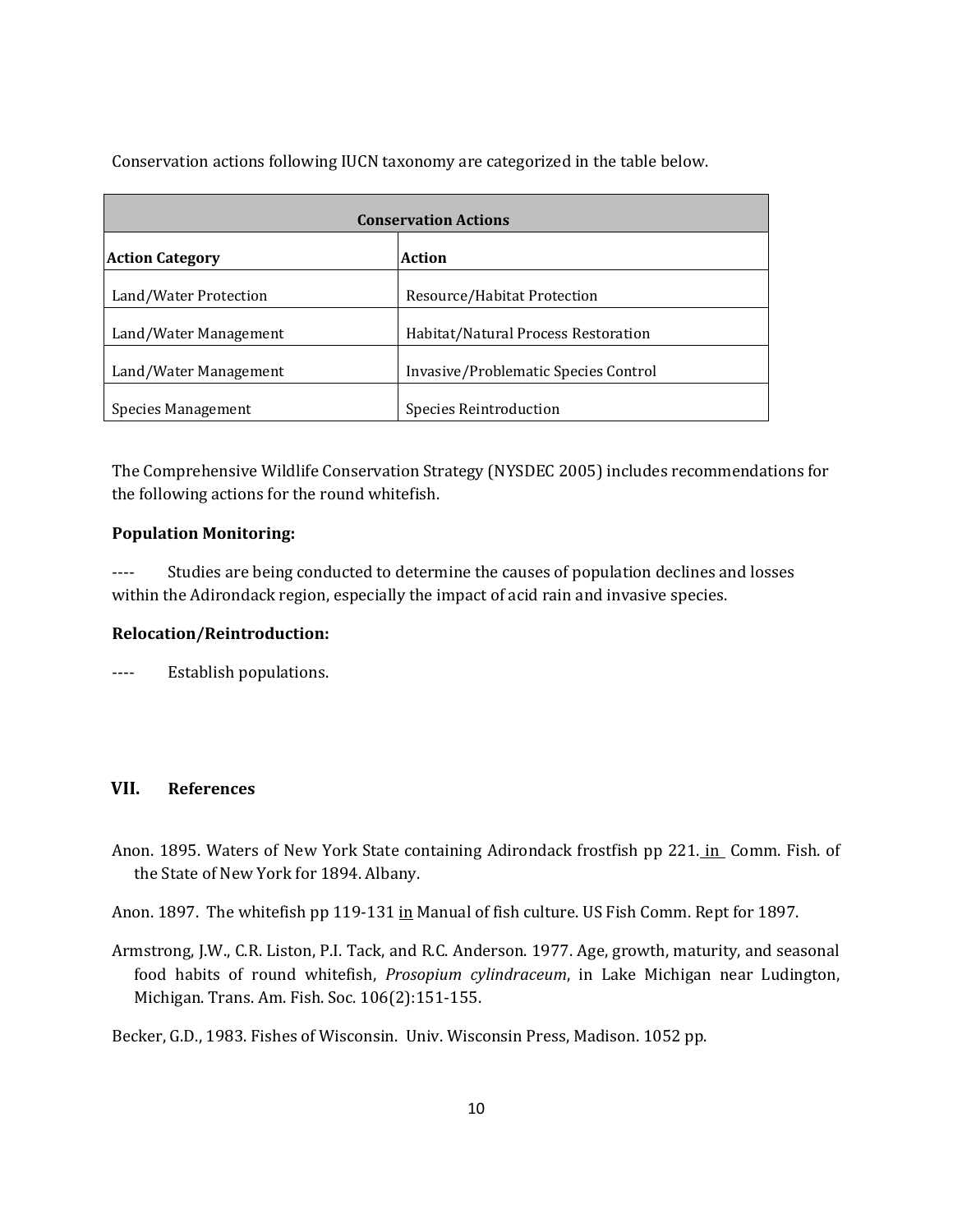- Bouton, D.M. 1989. New York State recovery plan, round whitefish (*Prosopium cylindraceum*). NYSDEC, Albany.
- Bouton, D.M. 1990. A proposal to re-establish round whitefish populations in two historic New York State locations. NYSDEC, Albany
- Carlson, D.M. 2001. Species accounts for the rare fishes of New York. N. Y. S. Dept. Env. Cons. Albany, NY.
- Carlson, D.M. 2001draft . New York State recovery plan for round whitefish (*Prosopium cylindraceum*). NYSDEC, Albany.
- Carlson, D.M. 2012 (draft). Species accounts of inland fishes of NYS considered as imperiled, 2012. NYDEC Watertown, NY
- Carlson, D.M. and C. VanMaaren. 2011. Fish surveys and reestablished fish populations in Evergreen Lake (Ont-19-P500). NYSDEC Watertown, NY 5 pp.
- Casselman and K.A. Scott 2003 Fish community dynamics of Lake Ontario: long term trends in the fish populations of eastern Lake Ontario and the Bay of Quinte. pp 349-406. In State of Lake Ontario (SOLO): food-web dynamics and management, Munawar, M.(ed) Ecovision World Monograph Series. Aquatic Ecosystem Health and Management Society.
- George, C.J., 1981. The fishes of the Adirondack Park. NYS Dept. Environ. Conserv. Albany, NY 94 pp.
- Hoyle, J.A. and R. Harvey 1997. Commercial fisheries, Chapter 4.in Lake Ontario Management Unit, 1996 annual report. Ontario Ministry of Natural Resources, Picton, Ont.
- Jessop, B.M. and G. Power. 1973. Age, growth and maturity of round whitefish (Prosopium cylindraceum) from the Leaf River, Ungava, Quebec. J. Fish. Res. Board Can. 30:299-304.
- Josephson, D. 2013. An e-mail regarding round whitefish populations and control measures in New York. Personal communication.
- Krueger, C., D. Carlson and D. Josephson.1997. Restoration of round whitefish populations in Adirondack Lakes, a pilot study. pp.20-21 in Coldwater fishery research program, annual report 1997, Cornell Univ. Ithaca, NY.
- Koelz, W. 1931. The coregonid fishes of northeastern America. Pap. Mich. Acad. Sci. Arts Lett. 13:303-432.
- Lee, D.S., et al. 1980. Atlas of North American freshwater fishes. North Carolina State Mus. of. Nat. His. 867 pp.
- NatureServe. 2012. NatureServe Explorer: An online encyclopedia of life [web application]. Version 7.1. NatureServe, Arlington, Virginia. Available http://www.natureserve.org/explorer. (Accessed: May 9, 2012).